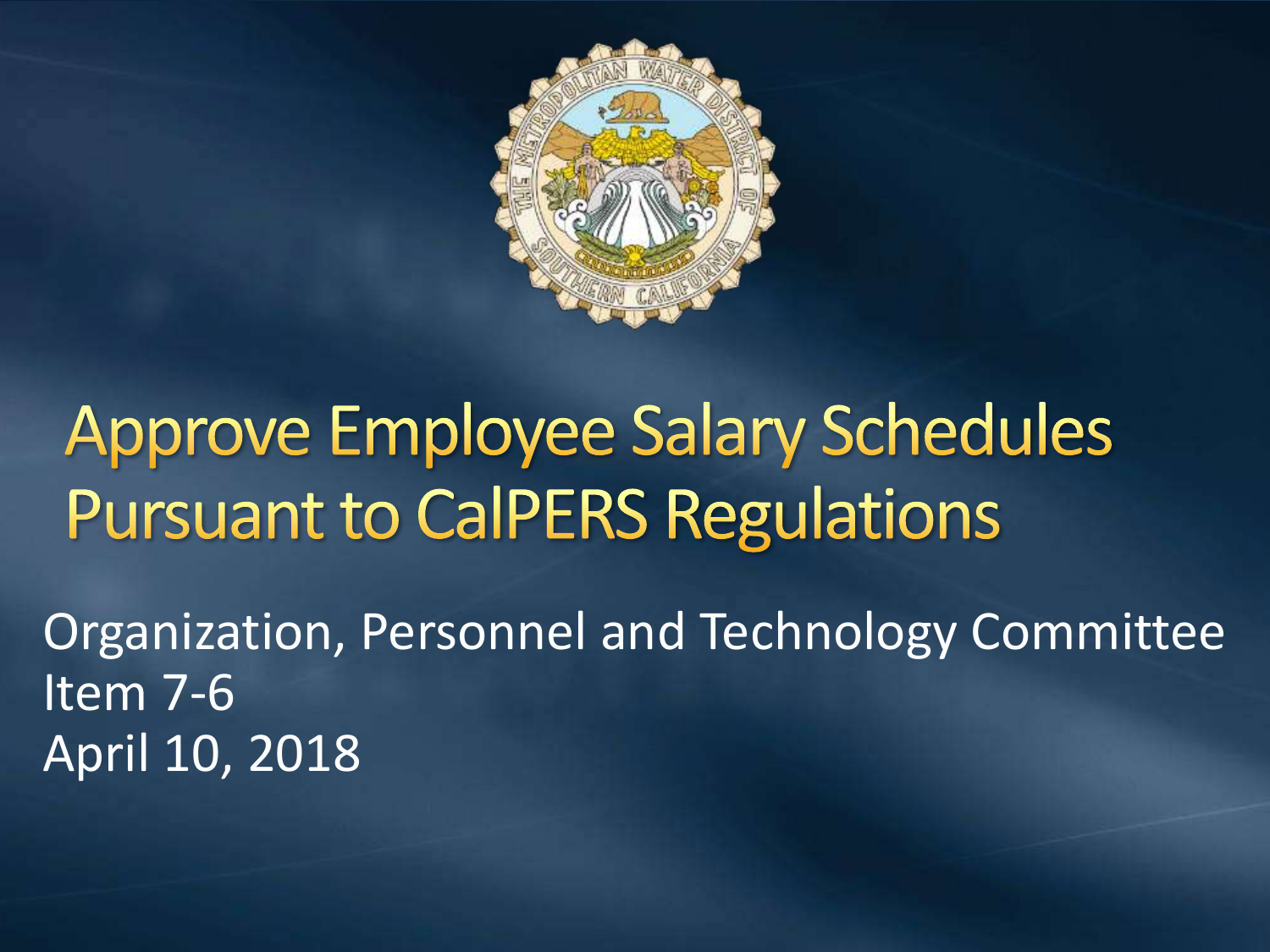### **Background and Purpose**

**• In 2011, CalPERS Board of Administration** adopts regulation defining requirements for a "publicly available pay schedule" (CCR 570.5).

The goal? *". . . enhancing disclosure and transparency of public employee compensation."*

**Consequence? Schedules must be revised for** any changes (e.g., negotiated COLAs) and approved each time by the Board.

OP&T Committee The Item 7-6 - Slide 2 April 10, 2018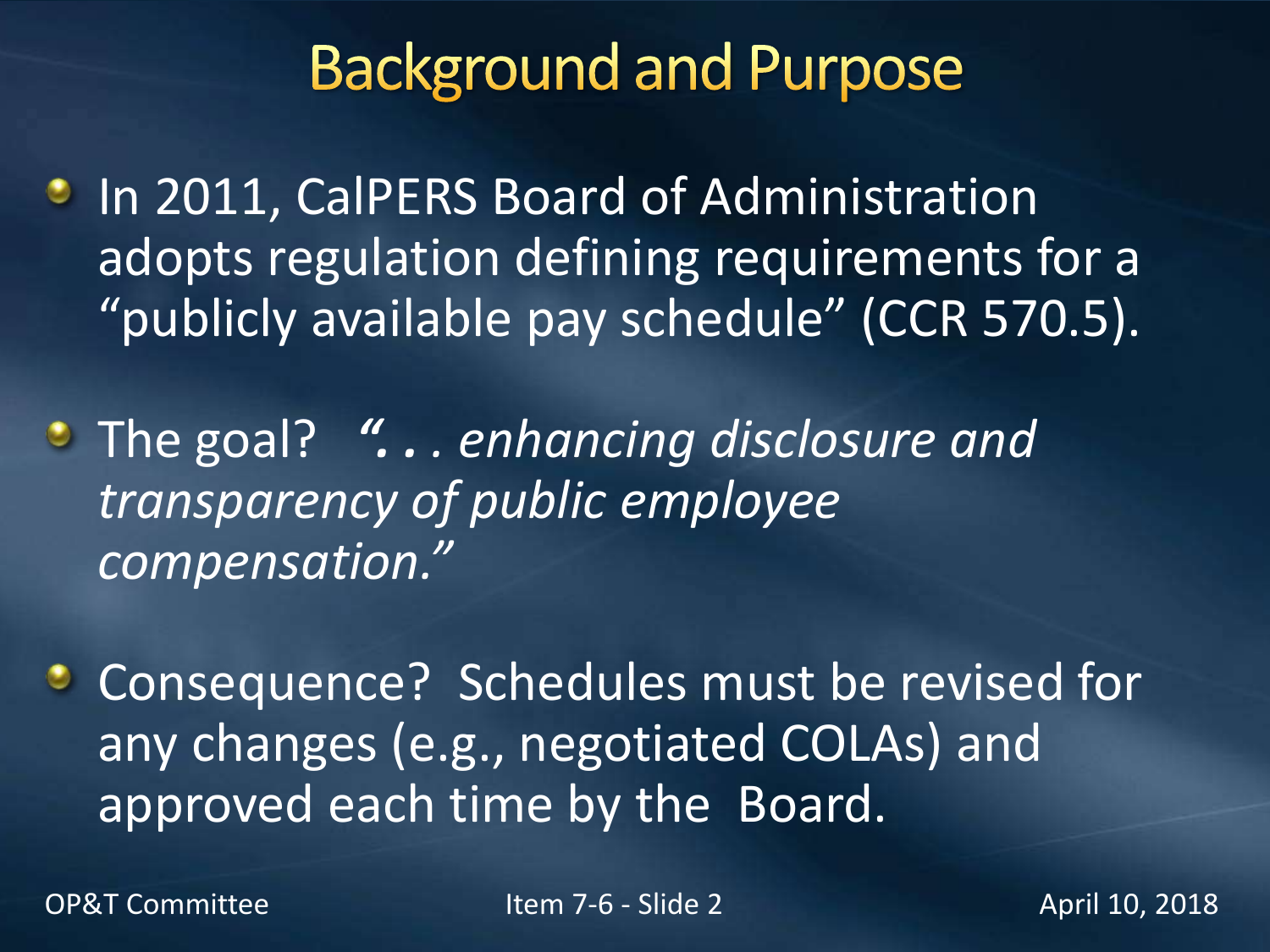#### **Key Regulatory Requirements**

CalPERS requires a salary schedule to*:*

- Be approved and adopted by the Board
- <sup>o</sup> Identify the position title for every employee
- Show the *pay rate* for each identified position
- Indicate the *Effective Date*
- **EXECUTE:** Meet public posting requirements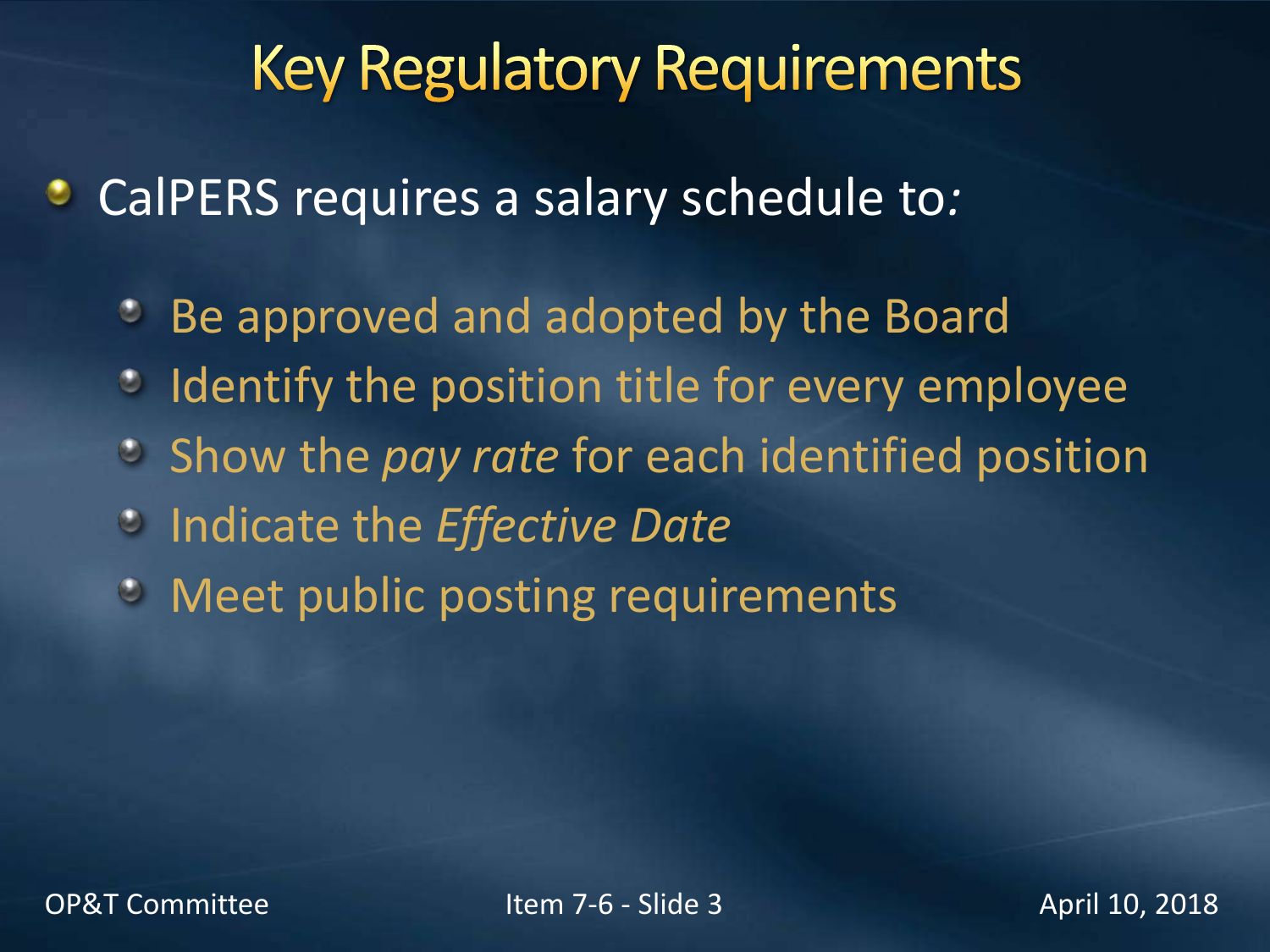## Why Are These Salary Schedules Important?

**• Retirees' monthly pension payments are** calculated based on Pay Rates listed in *compliant* Salary Schedules.

**• Recent CalPERS audit identified seven prior** Board-approved *Salary Schedules* without "*Effective Dates*" placed onto the schedules.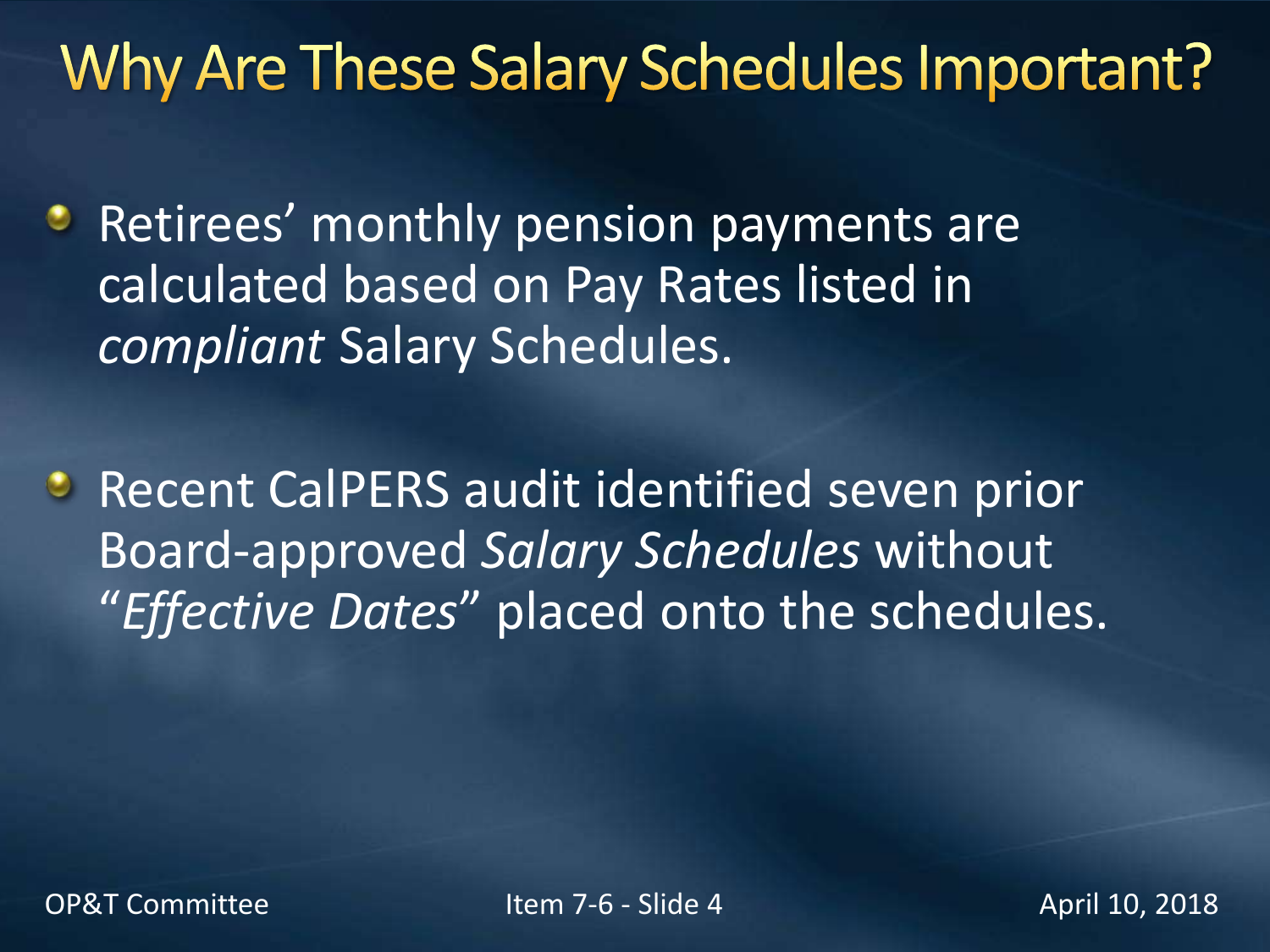### **What Action is Needed Today?**

**Board approved salary schedules on:** 5/08/2012, 7/09/2013, 7/08/2014, 10/13/2015, 11/08/2016, 6/13/2017, and 11/14/2017.

As *effective dates* have been added, these *Salary Schedules* must be re-approved*.* 

Board approval is needed to fix prior oversight. Approval will not change effective dates, nor revise or increase any salaries either retroactively or prospectively.

OP&T Committee Item 7-6 - Slide 5 April 10, 2018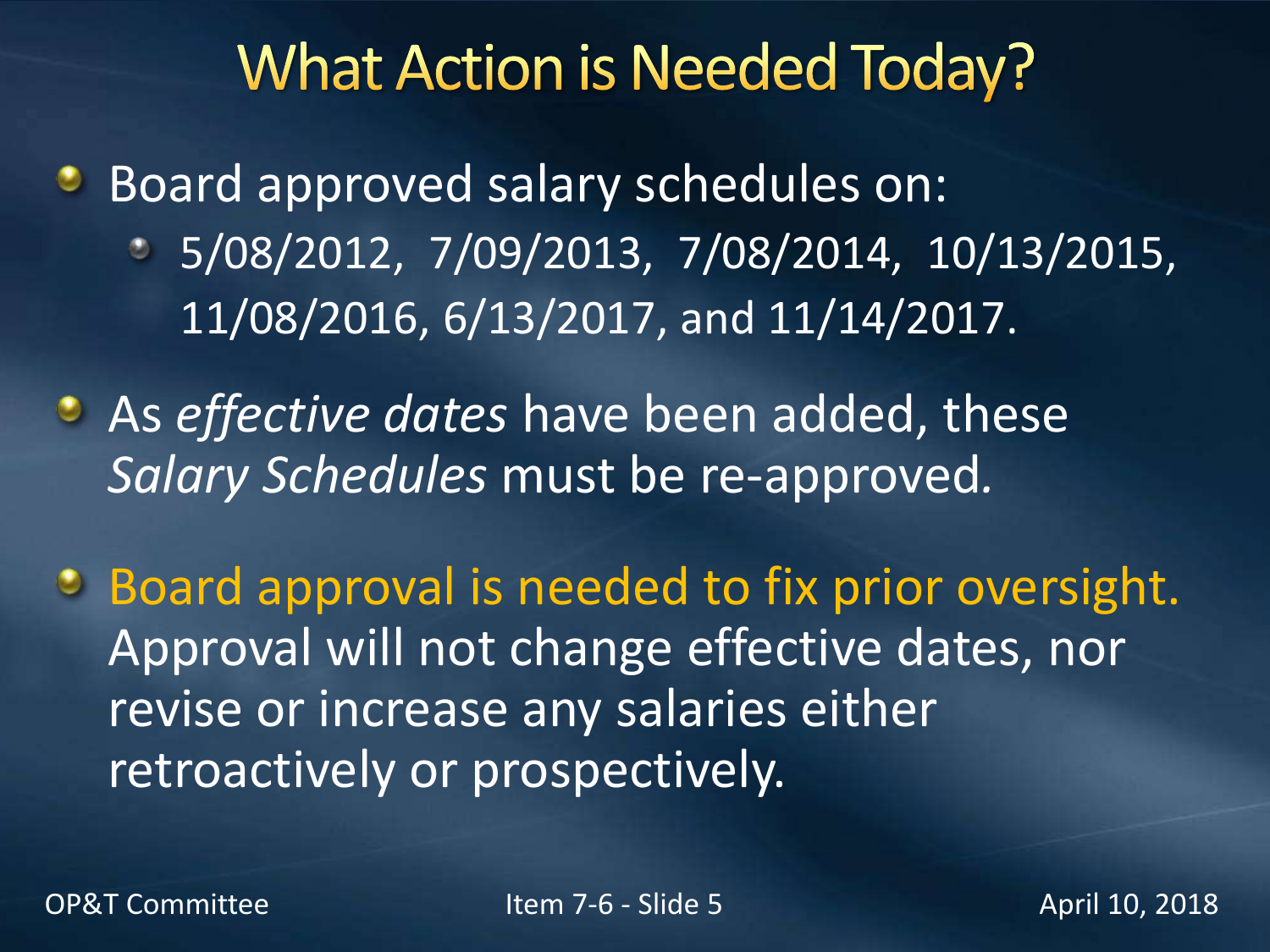# **Board Options**

#### Option 1

Adopt the CEQA determination and re-approve ۰ seven (7) Metropolitan Water District of Southern California salary schedules from 2011 thru 2017, with the effective dates added to comply with CCR 570.5, and resolve the audit finding.

#### $\bullet$ Option 2

Do not approve the revised seven salary schedules. Doing so will result in CalPERS reducing pension benefits of some current retirees.

OP&T Committee The Item 7-6 - Slide 6 April 10, 2018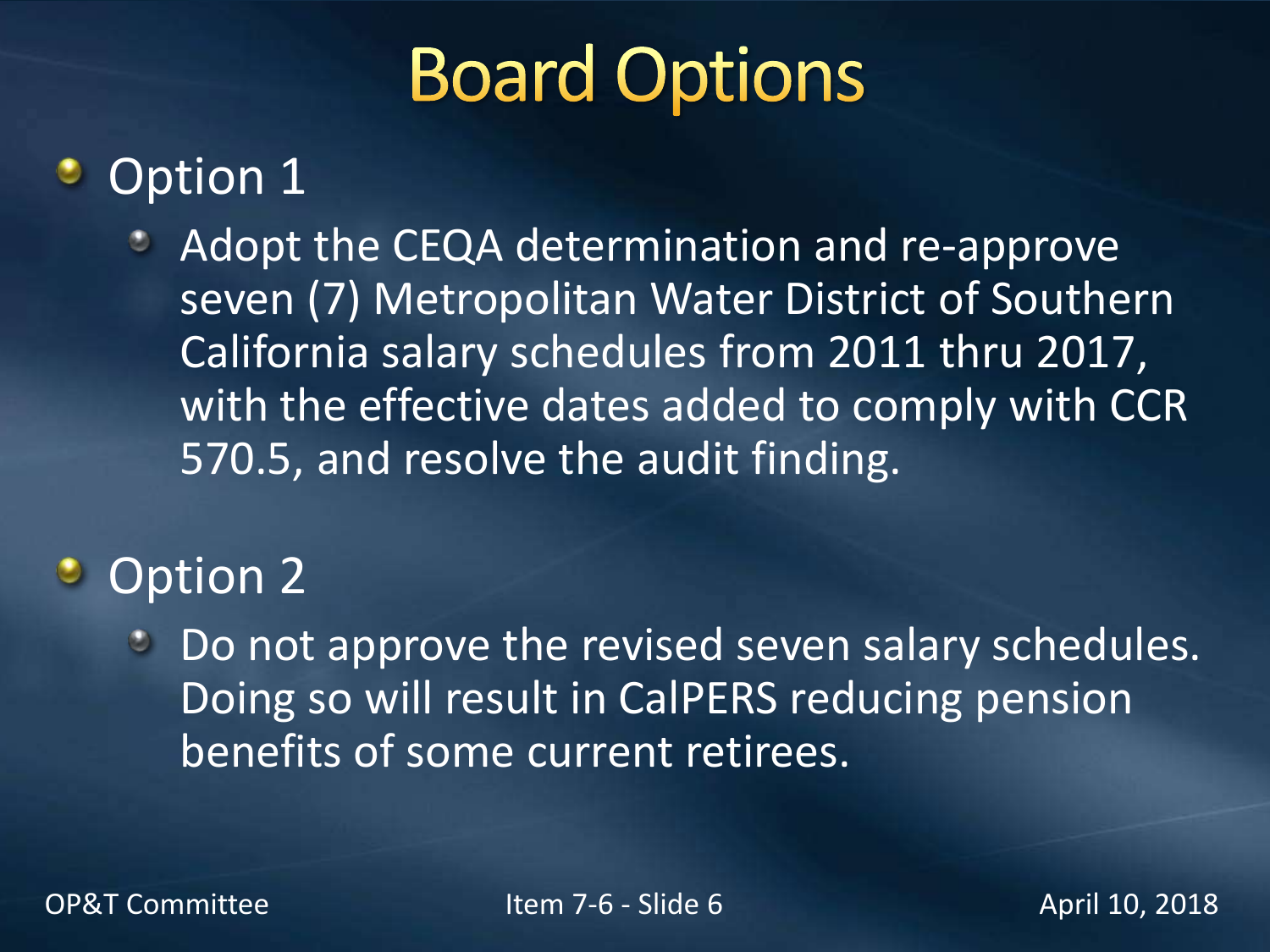## **Staff Recommendation**

**Staff Recommends Option 1** 

OP&T Committee The Item 7-6 - Slide 7 April 10, 2018